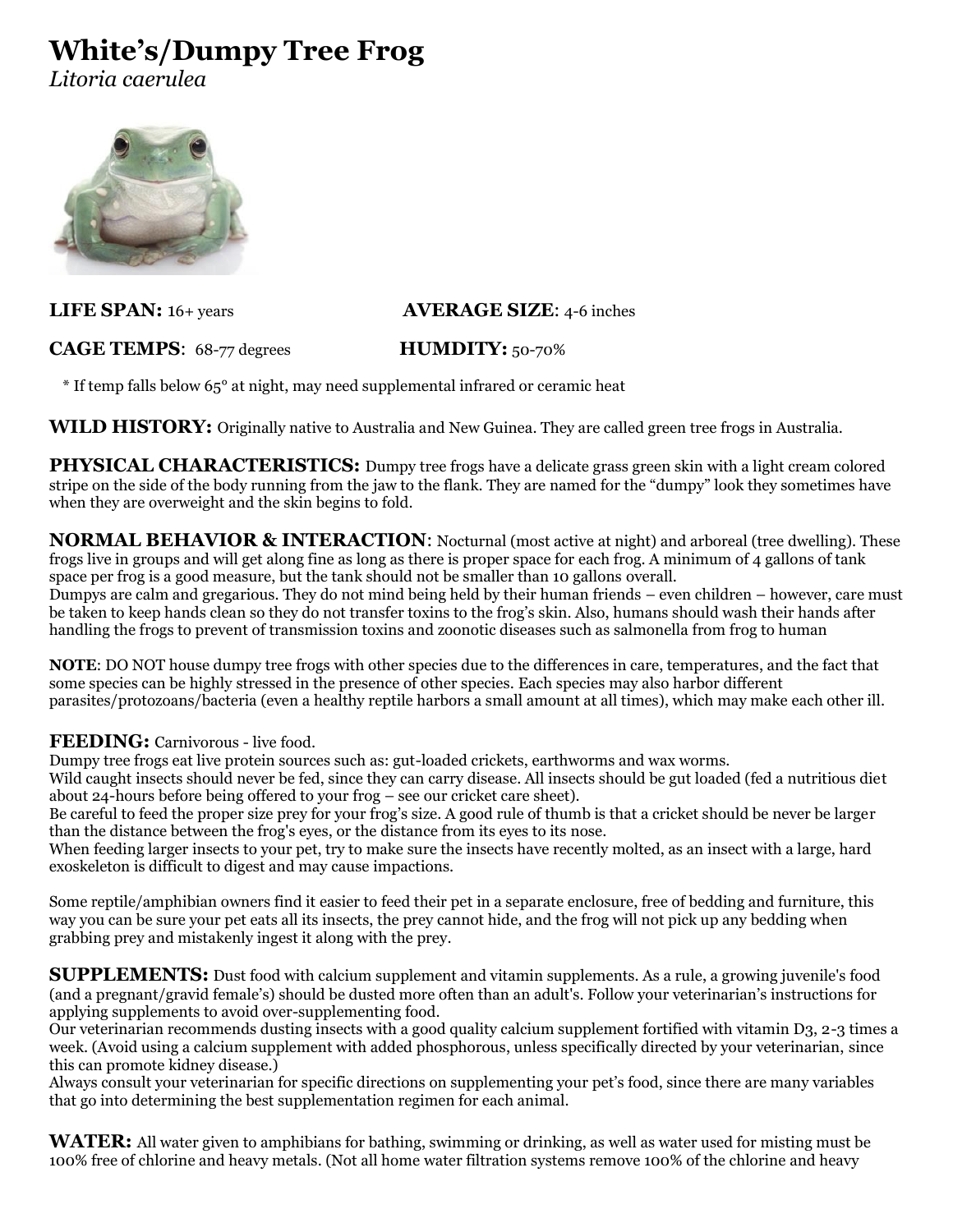metals from tap water). We recommend that you use unflavored bottled drinking water or bottled natural spring water; never untreated tap water. If tap water is used, you should treat it with a de-chlorinating treatment. If you do not want to chemically de-chlorinate the water, you can leave an open container of tap water out for at least 24 hours. The chlorine will naturally dissipate.

Do not use distilled water, which can cause severe medical problems, since it lacks minerals that are essential to important body functions.

Change the water in your frog's enclosure every one to two days.

A daily misting or two with chlorine-free water will also be appreciated. However, care should be taken not to allow the enclosure to become damp. Also, do not mist less than two hours before turning the heat lamps off for the day, as the droplets may not have time to dry and may contribute to respiratory disease.

**SHEDDING:** Frogs do shed their skin. Your frog may crunch his body up into an uncomfortable-looking crouching position. He will puff his body up to try to loosen the skin, then he will convulse as if he is coughing!

As the skin is shed, he will eat it. It has many good nutrients, and your frog knows it!

If the tank humidity is low, your frog may not shed properly.

To create more humidity, the entire tank can be lightly spray misted twice a day, especially during shedding time. Spray once in the morning and once later in the day. Make sure the later spray dries completely before lights go off for the night, as the droplets may not have time to dry and may contribute to respiratory disease.

If your frog still has a hard time getting the shed completely off its toes, tail or head and if the retained shed is severe and cannot be removed easily, see your exotic veterinarian. It is best not to handle the frog yourself to try to remove the shed, as the skin is thin and can tear easily.

Remember to wash your hands thoroughly after handling your frog.

## **RECOMMENDED SUPPLIES:**

| *10, 20 High or other taller glass tank.                      | *Glass cover or aquarium cover w/fluorescent aquarium<br>plant bulb.    |
|---------------------------------------------------------------|-------------------------------------------------------------------------|
| *Large ceramic crock or plastic container for a<br>water area | <i>*</i> Temperature / humidity gauge – do not stick to side<br>of tank |
| *Several small hide houses                                    | *Coconut fiber substrate, moistened                                     |
| *Live plants – see amphibian safe plants below                | *Reptile heat pad                                                       |
| *UVB fluorescent bulb & housing                               | *Dumpy tree frog book                                                   |

**HOUSING & ENVIRONMENT:** Your frog(s) need a warm, humid environment in their enclosure.

A twenty-gallon high glass tank (for two to three frogs) with a metal mesh cover will work fine.

Recent research has shown that low amount of UVB light (2.0 UVB) is necessary for amphibians to ward off issues such as metabolic bone disease and vitamin D toxicity, both caused by the amphibian's inability to process vitamin D without UVB light.

If you lose too much humidity through the metal mesh cover, you can tape plastic sheeting (thick plastic bag, preferably translucent) over part of the mesh. However, be sure NOT to block the UVB light with the plastic, as it will filter out all the important rays before they reach you pet(s).

**ENCLOSURE SIZE:** A minimum of 4 gallons of tank space per frog (minimum 10 gallons). 10, 20H or other taller tanks are commonly used. Remember that green tree frogs are TREE frogs, they are arboreal, and so a tank that supplies more height than width is always a better choice, such as a 20 High.

**HEAT PAD:** Reptile heat pads can be adhered directly onto the underside of the glass bottom of the tank. Stick it directly on the glass on one of the very far ends of the tank (opposite the water dish). For safety reasons, make sure to attach the rubber feet (contained in the box) at all four corners of the underside of the tank. This will allow air to circulate underneath the tank and prevent the heat from being trapped under the tank. Leave the heat pad ON 24 hours a day.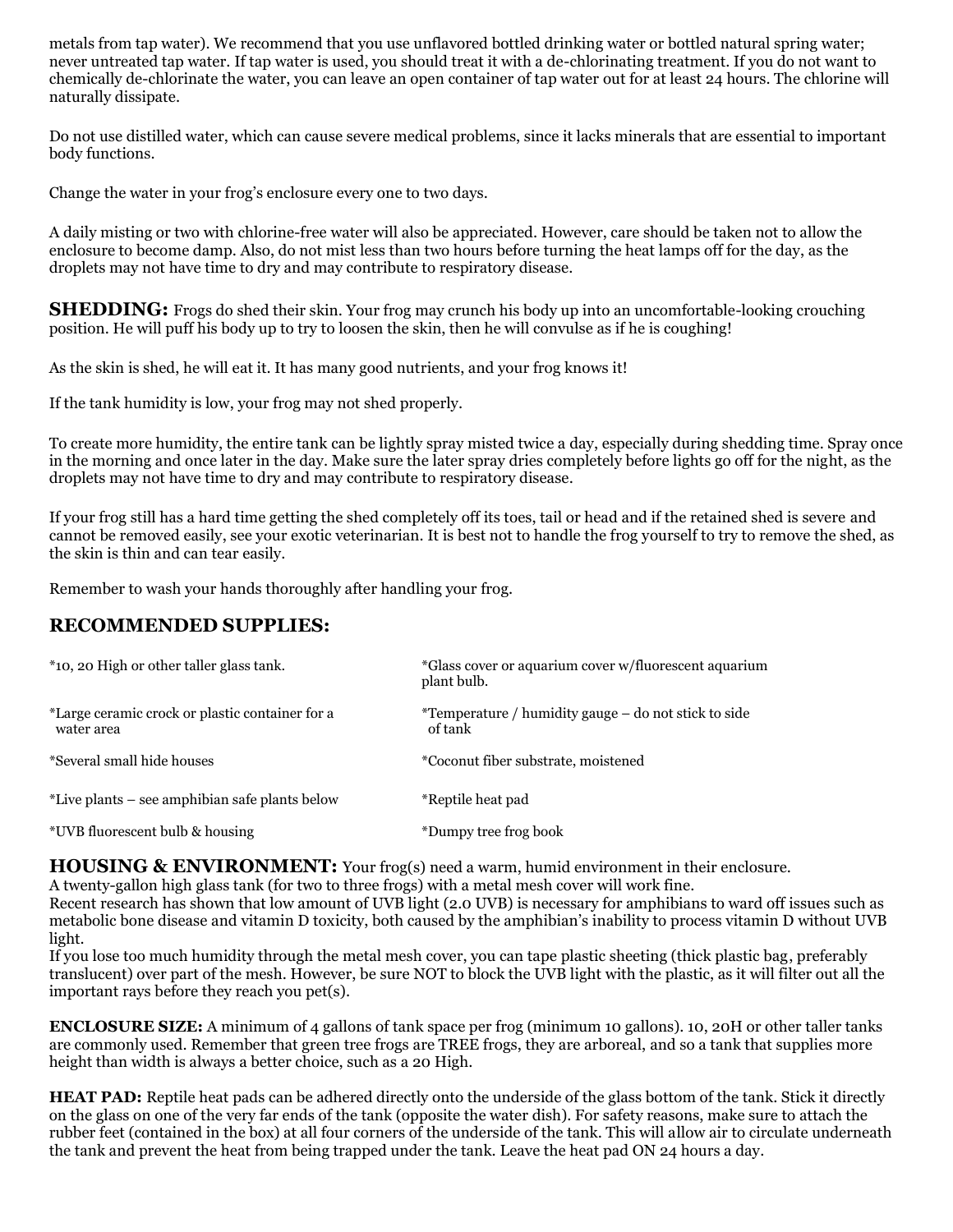Heat pads specifically manufactured for reptiles are safe to leave on 24 hours a day (which should be done for these enclosures). DO NOT use reptile heat rocks. They heat unevenly and have caused severe thermal burns in reptiles. A human-grade heat pad may be used on the low to medium setting. Do be sure to allow for proper ventilation for safety reasons. \*\*\*Be sure to purchase a heat pad without automatic shut-off, which are still available.

\*\*\* Although your frog will most likely NOT spend much time on the floor of the enclosure, the heat pad will help contribute to the overall humidity and ambient temperature of the enclosure.

**HEAT LAMP:** A heat lamp is not necessary for your frog enclosure.

**UVB LIGHT:** Exposure to UVB (ultraviolet B) light is critical in allowing an animal to synthesize vitamin D3 in their skin and metabolize calcium in their body.

If an animal is not exposed to an adequate level of UVB light, it will gradually develop physical problems from the result of mineral deficiencies such as low blood calcium (hypocalcaemia), soft eggs (females), stunted growth and metabolic bone disorder, which can be fatal if left untreated. In addition, recent studies have linked sub-optimal vitamin D levels with poor immune system function.

All day-active (diurnal) indoor reptiles, amphibians, birds and hermit crabs should be allowed self-selected exposure to UVB lighting for up to 8-12 hours a day. This means they should be able to bask in the light but also get away if desired, much as they might in the wild. Many twilight-active (crepuscular) and night-active (nocturnal) species do get some exposure to the sun and may also benefit from low levels of UVB, which helps regulate their photoperiod and vitamin D levels as well.

Please see our additional "UVB Lighting for Companion Birds and Reptiles" for specific instructions for your particular pet and the UVB bulb that we recommend for him or her.

**HIDING PLACES:** Dumpy tree frogs appreciate hiding places within their enclosure. Small huts, crevices and planted areas will give your frog a place to hide when it is nervous.

**SUBSTRATE FOR LAND AREA:** We recommend a loose coconut fiber substrate, available in the reptile department and made by several companies. It is made from the husks of coconuts. This substrate is ideal for your frog, as it will help hold humidity in and is also a perfect substrate for plants. Keep the substrate slightly damp, but not watery. Plant your live plants right into the substrate.

Small patches of reptile moss can also be dispersed along the surface of the substrate.

**WATER AREA:** For the water area, you can use a heavy ceramic crock or a plastic water dish. Place some smooth rocks into the dish that the frogs can sit on, they don't swim very often, they mostly just like to sit in the water. Push the water container snuggly into the substrate. Arrange the substrate so it will not spill into the water container, and push some smooth rocks and moss around the bowl to make it easy to climb into.

**BRANCHES & PLANTS:** Branches must be included in the enclosure. Again, these are tree frogs! Sand blasted grape vine branches are available in the pet store; these serve as good sturdy climbing branches. Also available are reptile vines and plastic plants. Be careful of bringing in branches from outside, as they can house parasites.

Live plants can help increase the humidity in your toad enclosure. Be sure to include only amphibian safe plants such as pothos, aloe, philodendrons, spider plants, ficus, and dracenae. They can be planted directly into the enclosure substrate and lightly water a few times a week.

**TEMPERATURES:** Cage temperatures should be monitored daily and kept at the temperatures listed at the top of this page. Use your reptile thermometer to check the temperatures in different places in the cage regularly to make sure they continually match the listed proper temperatures.

\* If the room temperature falls below 65 degrees at night, a supplemental infrared or ceramic heat fixture may be necessary. (These fixtures do not emit a light spectrum that is visible to the frog, so it will not disturb him at night, but they WILL provide the necessary supplemental heat.)

If your toad does not receive the proper heat at the proper temperatures along with UVB light, he may become sick with issues such as respiratory disease and will probably stop eating, as frogs have a hard time digesting their food without proper heat and light.

**DAY/NIGHT LIGHT CYCLES AND HEATING**: All amphibians must have distinct day and night periods in their enclosure to maintain their biological rhythms. Dumpy tree frogs need 8-12 hours of daytime and 8-12 hours of nighttime. However, as the daylight hours change seasonally outside, daylight hours inside the tank should reflect the same.

### **The day period must be light, and the night period must be dark.**

A timer should be used to set day/night periods.